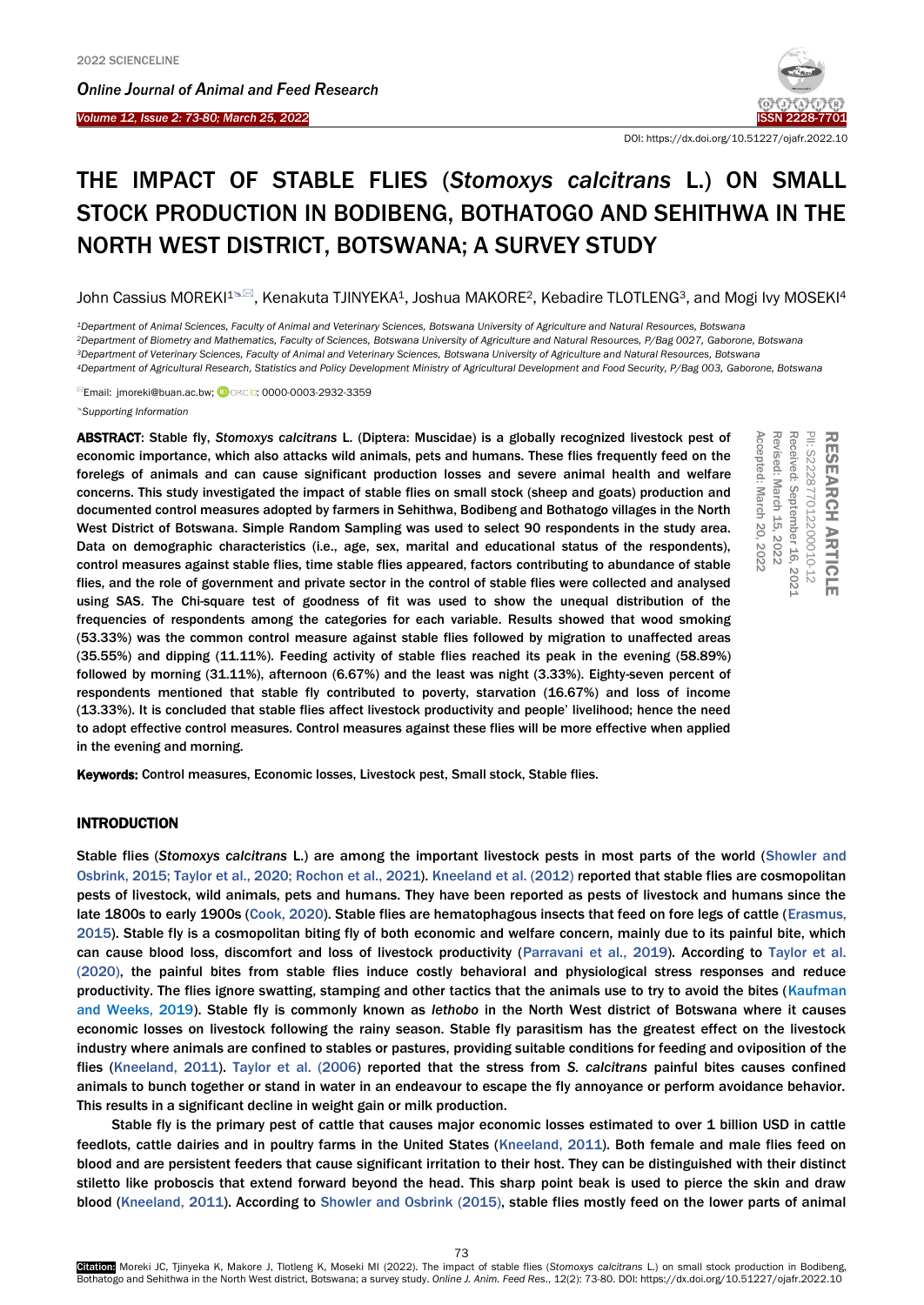front legs where hair is less and shorter. The study by Cruz-Vázquez et al. (2004) in Mexico reported that the population of *S. calcitrans* increases fast when the humidity is high due to seasonal rainfall. This explains why *S. calcitrans* occurs following heavy rains in the North West district of Botswana.

Arable and livestock production are practised in Ngamiland East Agricultural District, however, livestock production forms the main agricultural activity. The district comprises 17 extension areas including Bodibeng, Bothatogo and Chanoga (research sites). Statistics Botswana (2018) estimates the populations of cattle, sheep, goats, horses and donkeys in Ngamiland East to be 94300, 10352, 61332, 3169 and 9288, respectively. Although stable fly causes enormous significant livestock mortalities and decreased productivity in the North West District of Botswana resulting in economic losses, no studies have been conducted on this pest. Therefore, a survey study was conducted to investigate the impact of stable flies on small stock (sheep and goats) production and to document measures adopted by farmers to control this pest in Bodibeng, Bothatogo and Sehithwa villages of the North West district of Botswana.

# MATERIALS AND METHODS

# Study area

The study was conducted in accordance with ethical regulations (i.e., BUAN-AEC-2022-01) approved by the Animal Ethics Committee of Botswana University of Agriculture and Natural Resources. The North West District which comprises Ngamiland East and West has an estimated human population of 175 631. Ngamiland East and Ngamiland East have human populations of 90 334 and 59 421, respectively (Buthali, 2014). The study was conducted in Bodibeng, Sehithwa and Bothatogo of Ngamiland East in the North West District of Botswana in February 2021. The location coordinates for each village are as follows: Bodibeng 20 37'22.79"S and 22 36'6. 59"E; Sehithwa 20 28'00"S and 22 43'00 and Bothatogo -20 47'68.8"S and 22 71 '36.2"E (Statistics Botswana, 2015). The estimated human population for Sehithwa is 2748, 778 for Bodibeng and 555 for Bothatogo (Statistics Botswana, 2015). The distance of the villages from Maun (the district's capital) is as follows: Sehithwa 100 km, Bodibeng 136 km and 112 km for Bothatogo. The research sites (i.e., Bodibeng, Bothatogo and Sehithwa) are shown in Figure 1.



Citation: Moreki JC, Tjinyeka K, Makore J, Tlotleng K, Moseki MI (2022). The impact of stable flies (*Stomoxys calcitrans* L.) on small stock production in Bodibeng, Bothatogo and Sehithwa in the North West district, Botswana; a survey study. *Online J. Anim. Feed Res*., 12(2): 73-80. DOI: https://dx.doi.org/10.51227/ojafr.2022.10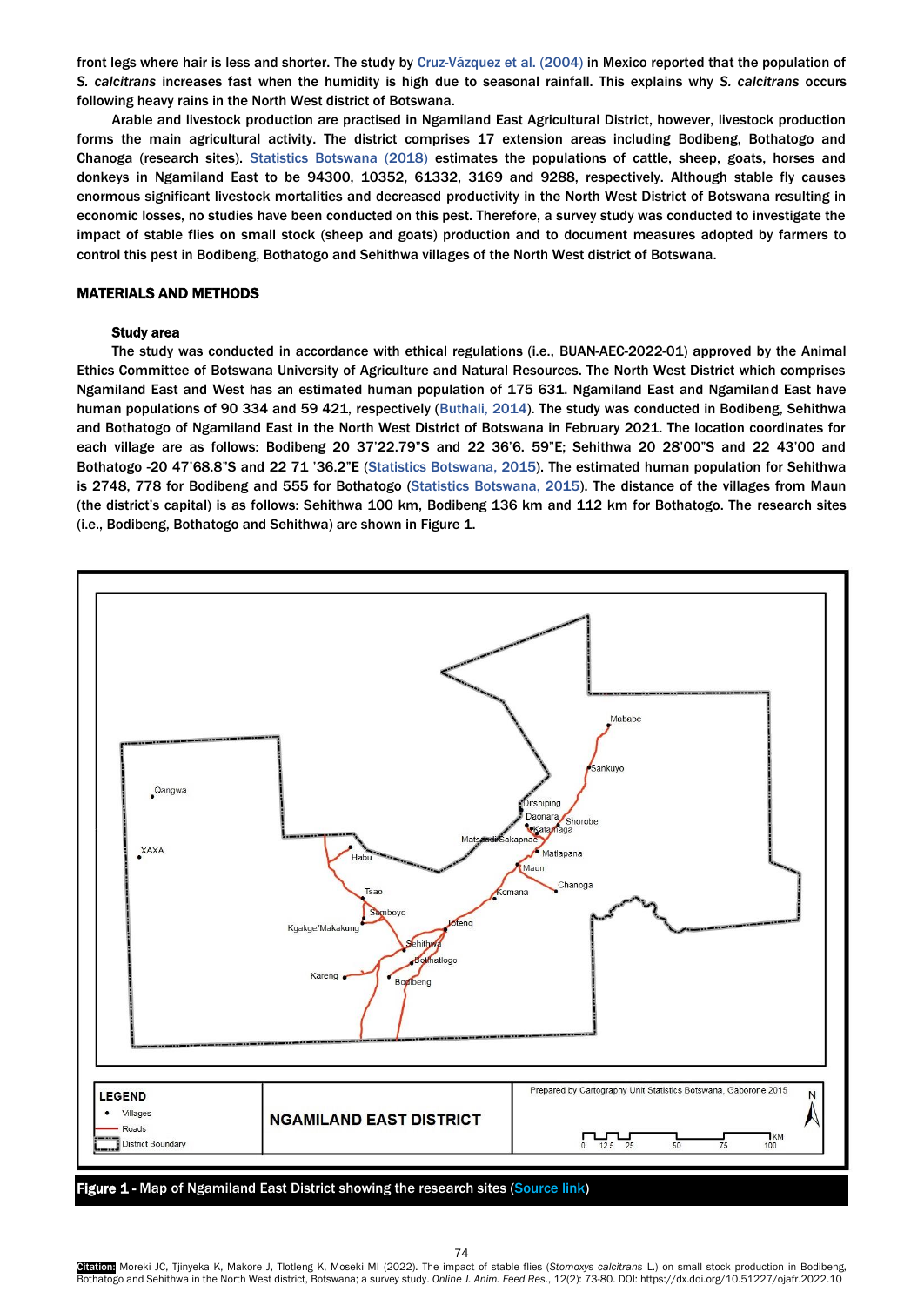# Sample design

Simple Random Sampling technique was used to select 90 respondents in the study area (i.e., Bodibeng, Bothatogo and Sehithwa). Sample size was based on the population size of the research sites/villages (Table 1).

| Table 1 - Sample size of research sites |                             |                    |  |
|-----------------------------------------|-----------------------------|--------------------|--|
| <b>Village</b>                          | <b>Estimated population</b> | <b>Sample size</b> |  |
| <b>Sehithwa</b>                         | 2748                        | 40                 |  |
| <b>Bodibeng</b>                         | 778                         | 30                 |  |
| <b>Bothatogo</b>                        | 555                         | 20                 |  |
| <b>Total</b>                            | 3581                        | 90                 |  |
| Sources: Statistics Botswana (2015)     |                             |                    |  |

#### Data collection

Data were collected using a structured questionnaire that was administered to 90 respondents across the three villages to gather information on stable flies and their impact on small stock production. Data were also collected from secondary resources. Interviews were conducted in local languages (i.e., Setswana and Herero) and responses written in English. Respondents were asked to give information on sex, educational level, age, practices used to control stable flies, time stable flies appears, factors that contribute to the abundance of stable flies, as well as, role of Government and private sector in the control of stable flies in the study area.

#### Data analysis

Data derived from questionnaires were captured into a spread sheet and analysed using Statistical Analysis System (SAS, version 9.4) (SAS Institute, 2002-2012). Data were subjected to frequency analysis. Summary statistics are presented in tables and figures. The Chi-square test of goodness of fit was used to show the unequal distribution of the frequencies of respondents among the categories for each variable.

## RESULTS AND DISCUSSION

#### Demographic characteristics of the respondents

Data on demographic characteristics of the respondents are presented in Table 2. The majority (54.44%) of the respondents were married followed by singles (38.89%) with the least being divorced (6.67%). About 51% of the respondents were females and the remainder males. In this study, majority of respondents were aged 36 years and above (53.33%) followed by 26 to 35 years (38.89%), 19 to 25 years (6.67%) and 18 years and below (1.11%). This shows that older people were involved in livestock production than young people probably because they are more experienced than the young generation. However, youth participation in livestock production in this study is high (46.67%). According to the Annual Agricultural Survey 2017, youth (15 to 35 years) participation in agriculture in Botswana is 5.6% (Statistics Botswana, 2019).

According to Table 2, 67.78% respondents had junior secondary education followed by non-formal education (13.33%), primary education (5.56%), never attended school (5.56%), senior secondary education (4.44%), and tertiary education (3.33%). The literacy level in this study was 94.44% which indicates that the respondents were likely to consume extension messages and/or try to adopt new technologies with ease. Opoku-Amankwah and Brew-Hammond (2009) stated that people who can read and write are able to keep records in trade and agriculture.

# Animals affected by stable flies

Stable flies and other flies such as horn flies, horse flies, house flies and bow flies are considered troublesome to goats (Talley, 2015). Table 3 shows that sheep and goats are affected by stable flies (47.78%) more than other animals followed by cattle (34.44%), dogs (3.33%) and calves (2.22%). In consonance with this finding, the North West district First Sub-Council Meeting of 2021/2022 stated that high mortalities due to stable flies were recorded in small stock compared to other livestock such as cattle, donkeys and equines (North West District Council Report, 2021). Data from the Sub-Council revealed that 2282 small stock, 310 cattle and 7 donkeys were killed by stable flies. Sheep and goats appear to be vulnerable to stable flies probably because of their short tails which make it difficult for them to keep away stable flies. Compared to large stock (cattle and equines), small stock has thin coat layers which enable the stable flies' sharp proboscis to penetrate easily during feeding activity. Although stable flies feed mainly on large animals such as horses, donkeys and cattle for a blood meal, in the absence of these animals they will bite goats, sheep, pigs, pets and humans (Kaufman and Weeks, 2019). According to ElAshmawy et al. (2021), cattle react to biting stable flies with an aggregating behavior known as bunching, which reduces grazing or feed consumption leading to a decrease in cattle productivity and welfare.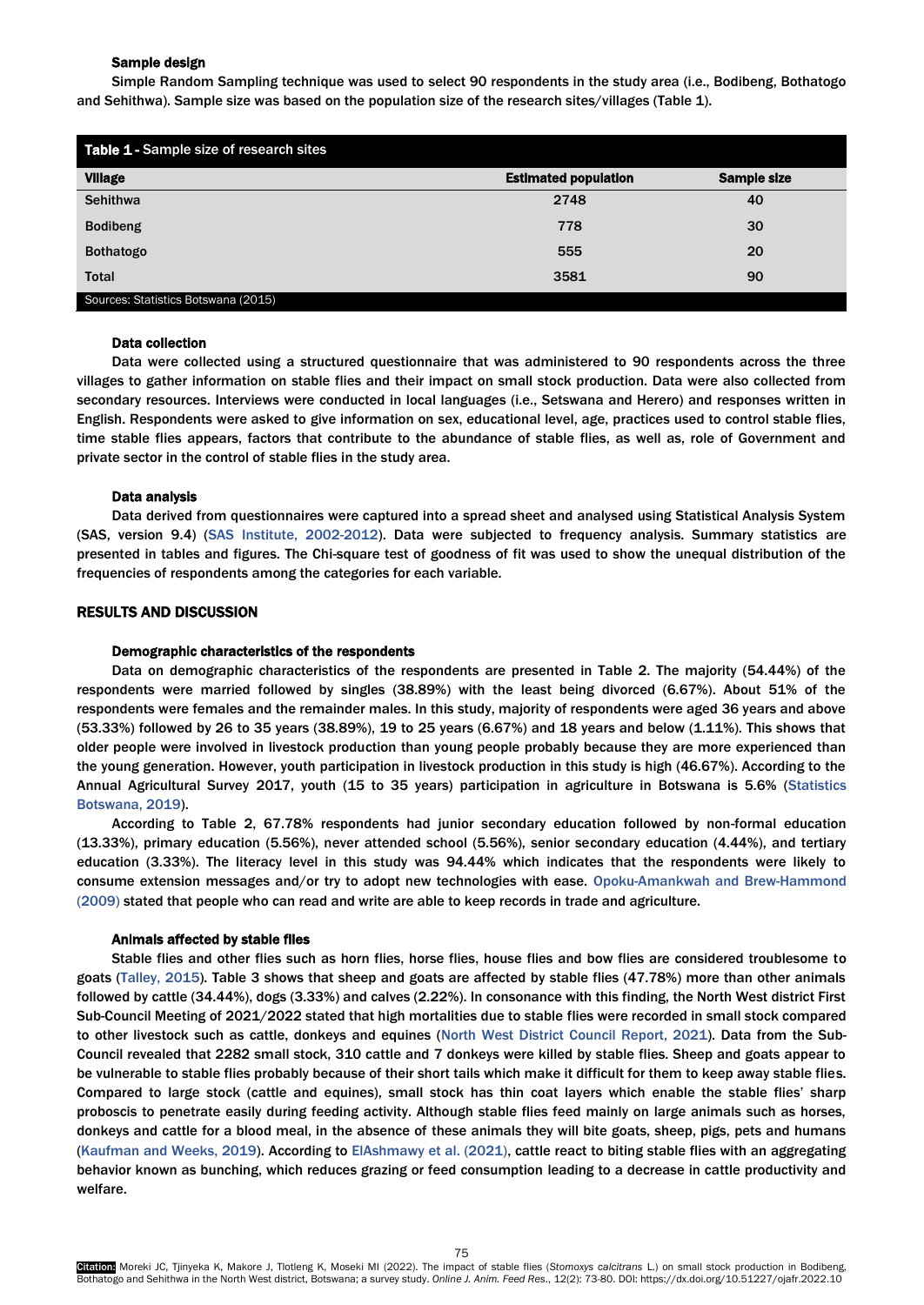Table 2 - Demographic characteristics of respondents in the study area

| Category                                                                                                                            |                         | <b>Frequency</b> | Percentage | Chi-square test p-value* |
|-------------------------------------------------------------------------------------------------------------------------------------|-------------------------|------------------|------------|--------------------------|
| <b>Marital status</b>                                                                                                               |                         |                  |            |                          |
|                                                                                                                                     | Single                  | 35               | 38.89      |                          |
|                                                                                                                                     | <b>Married</b>          | 49               | 54.44      |                          |
|                                                                                                                                     | <b>Divorced</b>         | 5                | 5.56       |                          |
|                                                                                                                                     | Other                   | $\mathbf{1}$     | 1.11       |                          |
|                                                                                                                                     | <b>Total</b>            | 90               | 100        | 0.0001                   |
| <b>Sex</b>                                                                                                                          |                         |                  |            |                          |
|                                                                                                                                     | Female                  | 46               | 51.11      |                          |
|                                                                                                                                     | <b>Male</b>             | 44               | 48.89      |                          |
|                                                                                                                                     | Total                   | 90               | 100        | 0.8330                   |
| Age                                                                                                                                 |                         |                  |            |                          |
|                                                                                                                                     | $\leq$ 18 years         | 1                | 1.11       |                          |
|                                                                                                                                     | $19-25$ years           | 6                | 6.67       |                          |
|                                                                                                                                     | 26-35 years             | 35               | 38.89      |                          |
|                                                                                                                                     | $\geq$ 36 years         | 48               | 53.33      |                          |
|                                                                                                                                     | <b>Total</b>            | 90               | 100        | 0.0001                   |
| <b>Education</b>                                                                                                                    |                         |                  |            |                          |
|                                                                                                                                     | <b>Primary school</b>   | 5                | 5.56       |                          |
|                                                                                                                                     | Junior secondary school | 61               | 67.78      |                          |
|                                                                                                                                     | Senior school           | 4                | 4.44       |                          |
|                                                                                                                                     | <b>Tertiary</b>         | 3                | 3.33       |                          |
|                                                                                                                                     | Non-formal education    | 12               | 13.33      |                          |
|                                                                                                                                     | Never attended school   | 5                | 5.56       |                          |
|                                                                                                                                     | <b>Total</b>            | 90               | 100        | 0.0001                   |
| *The categories of the respective variables have significantly different frequencies if the chi-square test p-value less than 0.05. |                         |                  |            |                          |

# Table 3 - Animal mostly affected by stable flies in the study area

| <b>Animal</b>      | <b>Frequency</b> | Percentage |
|--------------------|------------------|------------|
| <b>Small stock</b> | 43               | 47.78      |
| Dogs               | 3                | 3.33       |
| Calves             | $\overline{2}$   | 2.22       |
| Cattle             | 31               | 34.44      |
| Chi-square p-value |                  | $0.0001*$  |

\*Animal categories have significantly different frequencies since the chi-square test p-value is less than 0.05.

| <b>Table 4 - Part of the day in which stable flies attack</b><br>animals |                  |                   |  |
|--------------------------------------------------------------------------|------------------|-------------------|--|
| Time                                                                     | <b>Frequency</b> | <b>Percentage</b> |  |
| <b>Morning</b>                                                           | 28               | 31.11             |  |
| Afternoon                                                                | 6                | 6.67              |  |
| Evening                                                                  | 53               | 58.89             |  |
| <b>Night</b>                                                             | 3                | 3.33              |  |
| Total                                                                    | 90               | 100               |  |
| Chi-square p-value                                                       |                  | $0.0001*$         |  |
| *Time categories have significantly different frequencies since          |                  |                   |  |

the chi-square test p-value is less than 0.05.

#### Time of stable flies occur

The frequency analysis output showed that 53% of the respondents mentioned that stable fly outbreak occurs in autumn (March and April) while the remainder said it occurs in summer (November to February). These frequencies were not statistically different (P>0.05) though it is expected that precipitation in summer favours the outbreak of stable flies. Actual measurement of the prevalence of the stable flies in the study area might prove otherwise compared to the respondents' perception. Kaufman and Weeks (2019) observed that stable fly abundance is closely linked to rainfall. Previous study by Evert (2014) at Karan Beef Feedlot in South Africa showed that high rainfall contributes to the abundance of stable flies. Furthermore, Gillies et al. (2008) and Erasmus (2015) reported that environmental factors such as temperature, humidity and rainfall are positively correlated to stable fly outbreaks. In Botswana, November to February is the rainy season and during this period temperatures are high in the North West district and the rest of the country. These factors (i.e., temperature and moisture) favor the outbreak of stable flies. A related study by Pitzer et al. (2011) on equines in Florida State in the United States reported that stable flies can be active throughout the year but feeding activity is greatest between January and April (fall) depending on the amount of rain. This indicates that rainfall is an important factor in stable fly outbreaks.

Approximately 59% of the respondents mentioned that stable flies attack animals in the evenings followed by mornings (31.11%) (Table 4). These findings are consistent with Semelbauer et al. (2018) and ElAshmawy et al. (2021) who stated that temperature and relative humidity are the most important factors that influence feeding activity of stable fly. The authors observed stable flies' seasonal activity to be large at the end of summer with a second smaller peak before the end of the flight season. Kaufman and Weeks (2019) reported that in warm weather, stable flies feed on their hosts during the early morning and late afternoon while in cooler weather feeding is in the middle of the day. Berry and Campbell (1985) demonstrated that stable fly feeding activity is at peak at 24-30  $°C$ . In another study, Lendzele et al.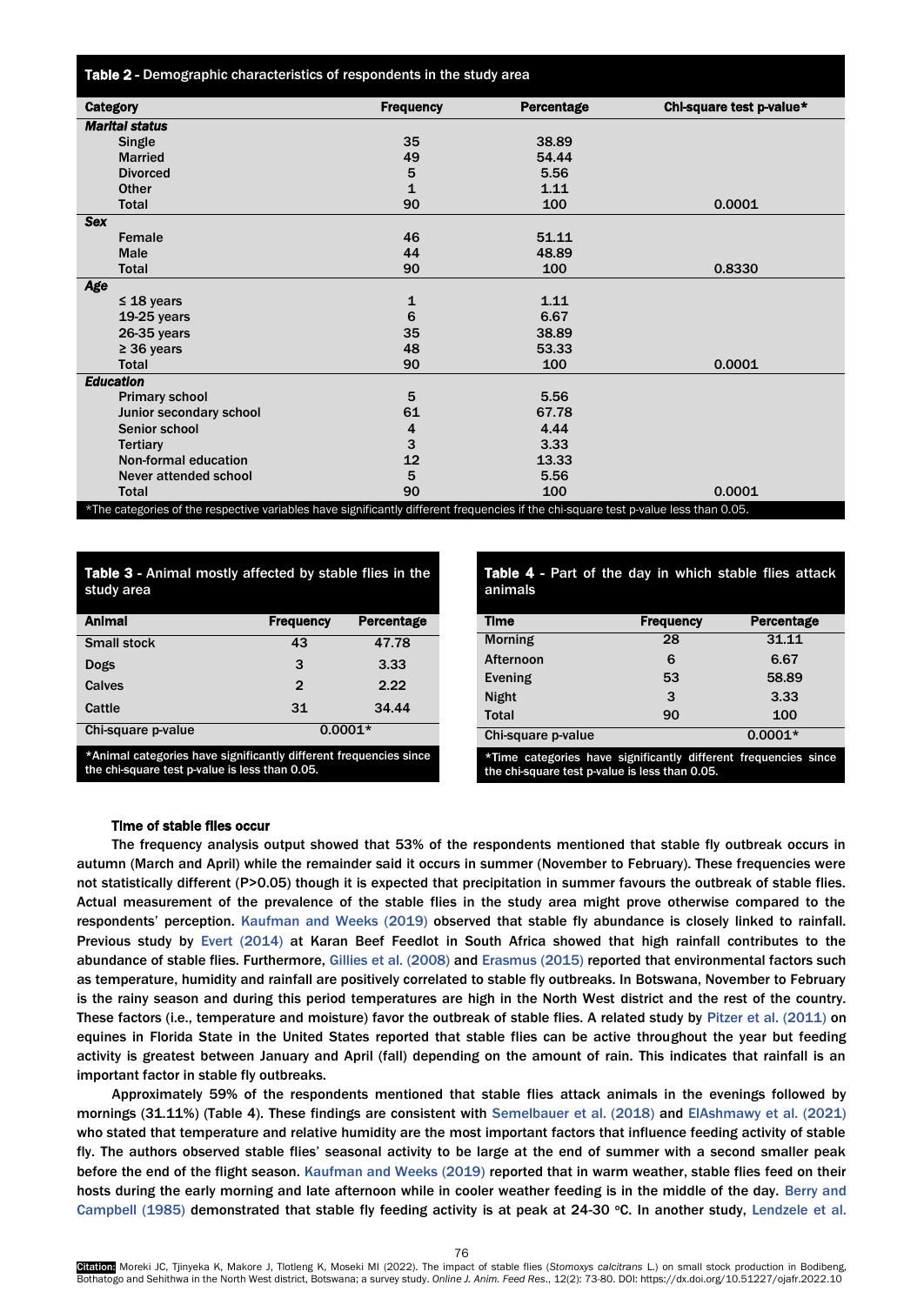(2019) reported that the pest's daily activity peak was between 14 hours and 16 hours with a mean temperature of 31 °C, a mean wind speed of 1.5 m/s, and a mean humidity of 50%. Showler and Osbrink (2015) reported that stable flies bask in the sun on the sunny side of animals when the temperatures are low, indicating that temperature positively correlates to stable fly feeding activity. In Thailand, Masmeatathip et al. (2006) found that stable flies' feeding activity was high between 08:00-10:00 hours. In disagreement with the current findings, Thomas et al. (1989) in southern Nebraska in the United States observed that stable fly feeding activity in feedlot animals was higher at 1400 hours.

#### Control measures against stable flies

Although many researches in different parts of the world have been carried out on the ways of eliminating stable flies, none of these measures have been reported to be successful. From Table 5, 53.33% of the respondents used wood smoking as a control measure against stable flies followed by migration (relocation of livestock) to unaffected areas (35.55%) and dips (11.11%). The 2021/2022 North West District Council First Session reported that 26 cattle crushes in Sehithwa, Tsau, Shorobe and Bodibeng extension areas were affected by stable flies and that 198 farmers were assisted with acaricides to dip their animals (North West District Report, 2021). The respondents reported that they experienced high mortalities due to late provision of acaricides. This indicates that farmers in the study area were not taking it upon themselves to buy dips but wait for government, international organizations such as United Nations Development Programme and the private sector to supply them with dips. During the 2018 stable fly outbreak some company in Maun (the capital of North West district) donated acaricides to farmers around Sehithwa extension area. It is therefore important that the extension services encourage farmers to purchase acaricides and dip their animals in time to reduce losses due to stable flies.

| Table 5 - Common practices used by farmers to control stable flies in the study area                               |                  |            |  |
|--------------------------------------------------------------------------------------------------------------------|------------------|------------|--|
| <b>Animal</b>                                                                                                      | <b>Frequency</b> | Percentage |  |
| <b>Dips</b>                                                                                                        | 10               | 11.11      |  |
| Migration to unaffected areas                                                                                      | 32               | 35.55      |  |
| Wood smoking                                                                                                       | 48               | 53.33      |  |
| Total                                                                                                              | 90               | 100        |  |
| Chi-square p-value                                                                                                 | $0.0001*$        |            |  |
| *Practice categories have significantly different frequencies since the chi-square test p-value is less than 0.05. |                  |            |  |

As mentioned earlier, wood smoking was the most common control measure used against stable flies in the study area. Green grass, old tyres and cow dung were burnt to produce smoke to render pests inactive. Wood smoking is cheaper compared to dips but is unfriendly to the environment. According to Hogsette et al. (1987), burning repeatedly effectively kills stable fly larvae and pupae. In this study, only 11.11% of the respondents used dips possibly because majority of them did not know how to mix and apply dips. About 82% of the respondents mentioned that they could not afford to purchase acaricides to use against stable flies as they were expensive. Failure by majority of respondents to use dips might point to inadequacy of technical support from the extension services (government or private). Foil and Hogsette (1994) stated that treatment of animals with residual insecticides can help in controlling stable flies with thorough application of the chemical to the lower body parts of livestock being important.

Seventy-five percent of the respondents mentioned that they could not relocate their animals from the areas affected with stable flies to unaffected areas due to high labour costs required for migration. Relocating animals from areas affected with *S. calcitrans* to unaffected areas is likely to result in the spread of this pest and diseases to areas that were not affected before and hence lead to more animal deaths. Rochon et al. (2021) reported that stable flies are associated with the mechanical transmission of several pathogens that cause diseases in animals. According to Kaufman and Weeks (2019), stable flies can transmit the pathogens that cause diseases such as anthrax, equine infectious anemia, and anaplasmosis. Furthermore, wounds resulting from bites can also become secondarily infected by opportunistic pathogens. Again, some animals are likely to get astray during the relocation while others might die from thirst and stress due to being trekked long distances. In addition, relocation of animals to new areas could lead to increased incidences of stock theft and overgrazing, as well as, mortalities due to adaptation challenges. Kneeland (2011) stated that integrated pest management is the most recommended pest control measure as it involves a combination of different pest control measures. Other control measures that can be effective in reducing stable fly populations include the use of modified traps, and using either treated targets or solar-powered electrocution grids (Foil and Hogsette, 1994).

#### Role of extension in the control of stable flies

About 97% of the respondents said that support from Ministry of Agricultural Development and Food Security was inadequate. Seventy-nine percent of the respondents reported that Department of Veterinary Services (DVS) provided acaricides on time (*i.e.*, before the rainy season) to enable farmers prepare for the outbreak, whereas the remainder said support came late. In addition, the respondents said that the acaricides supplied to farmers by DVS were not enough for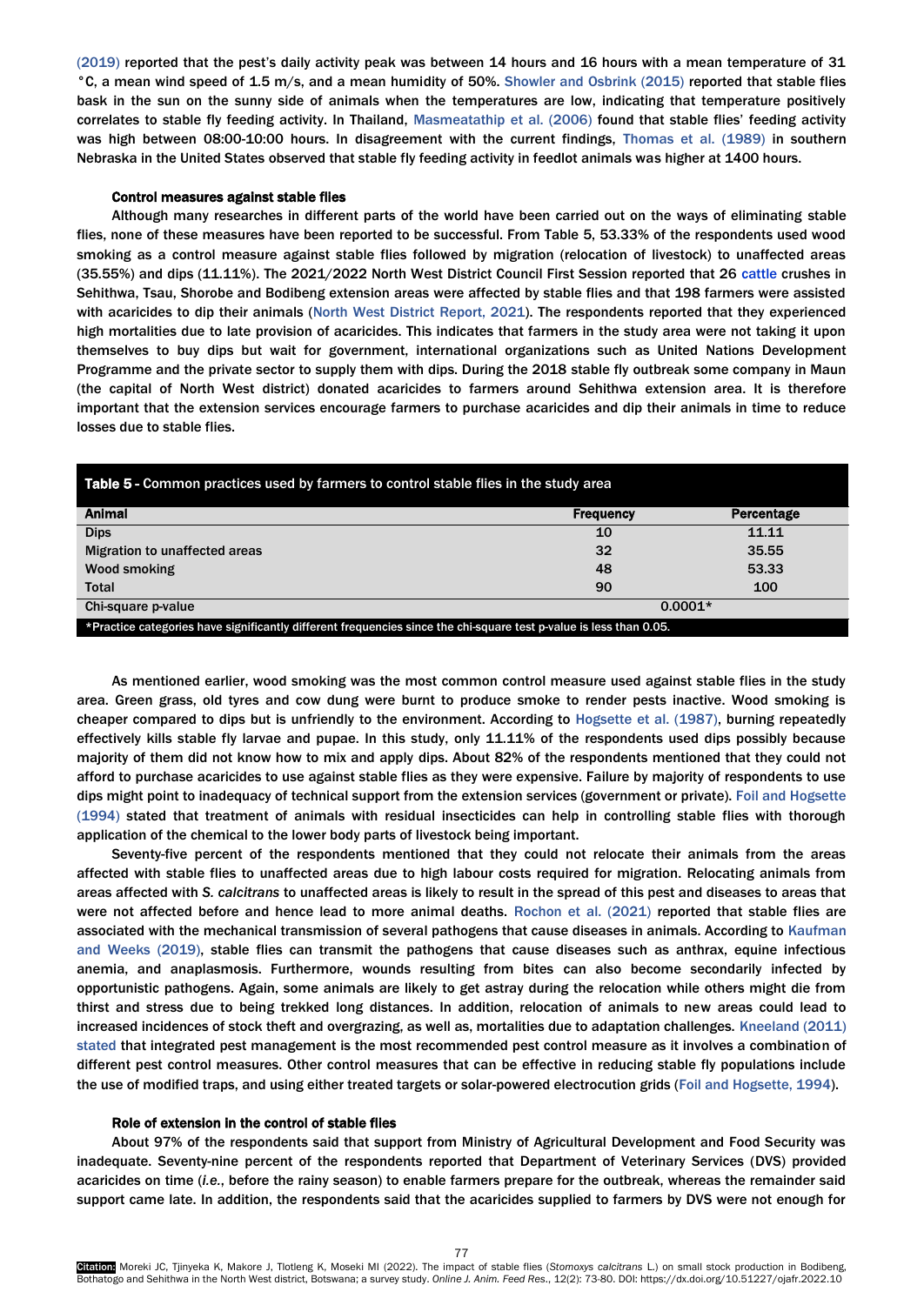their herds as one liter of acaricides provided was shared by 2 to 3 households. Previous study by Seleka (2005) in Botswana reported that livestock management and husbandry practices are poor among smallholder livestock farmers who dominate the livestock subsector in Botswana. Moreover, Cook (2020) observed that acaricides such as larvicides and animal spray provide a quick knockdown to adult flies, indicating that dips are more effective than wood smoking. Recently, Barros et al. (2019) evaluated the susceptibility of *S. calcitrans* populations to cypermethrin in the state of Mato Grosso do Sul in Brazil and found that all the populations were resistant to cypermethrin, with resistance factors among field populations ranging from 6.8 to 38.6. The authors concluded that the intensive use of insecticides leads to the development of pyrethroid resistance in stable fly populations.

In this study, 97.77% of the respondents mentioned that they were not trained to use acaricides while a smaller percentage of respondents acknowledged receiving training on the use of acaricides. The training which was on livestock management was held in Nxaraga Rural Training Centre and lasted for 5 days. The fact that about 98% of the respondents did not receive training on the use of acaricides indicates that technical support to farmers is inadequate. This also indicates that extension service could be inadequate.

# Impact of stable flies on the rural economy

Stable flies are pests of economic importance as they continue to cause great losses in animal production. The 2021/2022 North West District Council first session estimated small stock, cattle and donkey mortalities due to *S. calcitrans* to be 2282, 310 and 7, respectively (North West District Report, 2021). As the Government of Botswana buys a unit of small stock for beneficiaries of Government support programmes such as Livestock Management and Infrastructure Development and Poverty Eradication at 1000 BWP (100 USD), small stock losses due to stable flies is estimated to be 2 282 000 BWP (228200 USD). However, this value is underestimated as most farmers could not recall losses incurred or report losses to DVS. The cost of medication for the diseased animals is not known as the number of diseased animals could not be estimated.

As illustrated in Figure 2, the outbreak of stable flies has deleterious effect on the livelihoods of households in the study area. About 87% of the respondents mentioned that stable fly outbreaks contributed to poverty followed by starvation (16.67%) and loss of income (13.33%). The loss of animals due to stable flies render households which depend majorly on livestock production for a living more vulnerable to economic hardships, especially in the era of COVID-19 pandemic. The climate and soils in the North West district support livestock production than crop production. The respondents mentioned that they were no longer able to sell their animals due to their poor body conditions resulting from stable flies' bites.

Fifty-five percent of respondents said they lost nearly all their animals due to stable flies. This indicates that stable flies cause economic losses and hardships to livestock farmers in the study area; hence the need for intervention. Taylor et al. (2012) estimated economic national losses due to stable flies for each animal industry sector in the United States to be 358 million USD, 226 million USD, 360 million USD, 1.268 million USD for cow calf herds, cattle on feed, dairy cattle and pastured cattle, respectively. The authors estimated the median annual losses in animal production to be 139 kg of milk for dairy cows, 6 kg of body weight for pre-weanling calves, 26 kg body weight for pastured calves and 9 kg of body weight for feeder cattle of body weight. These values show that stable flies detrimentally affect animal performance, people' livelihoods and the economy in its entirety.



Figure 2 - Impact of stable flies on people's livelihood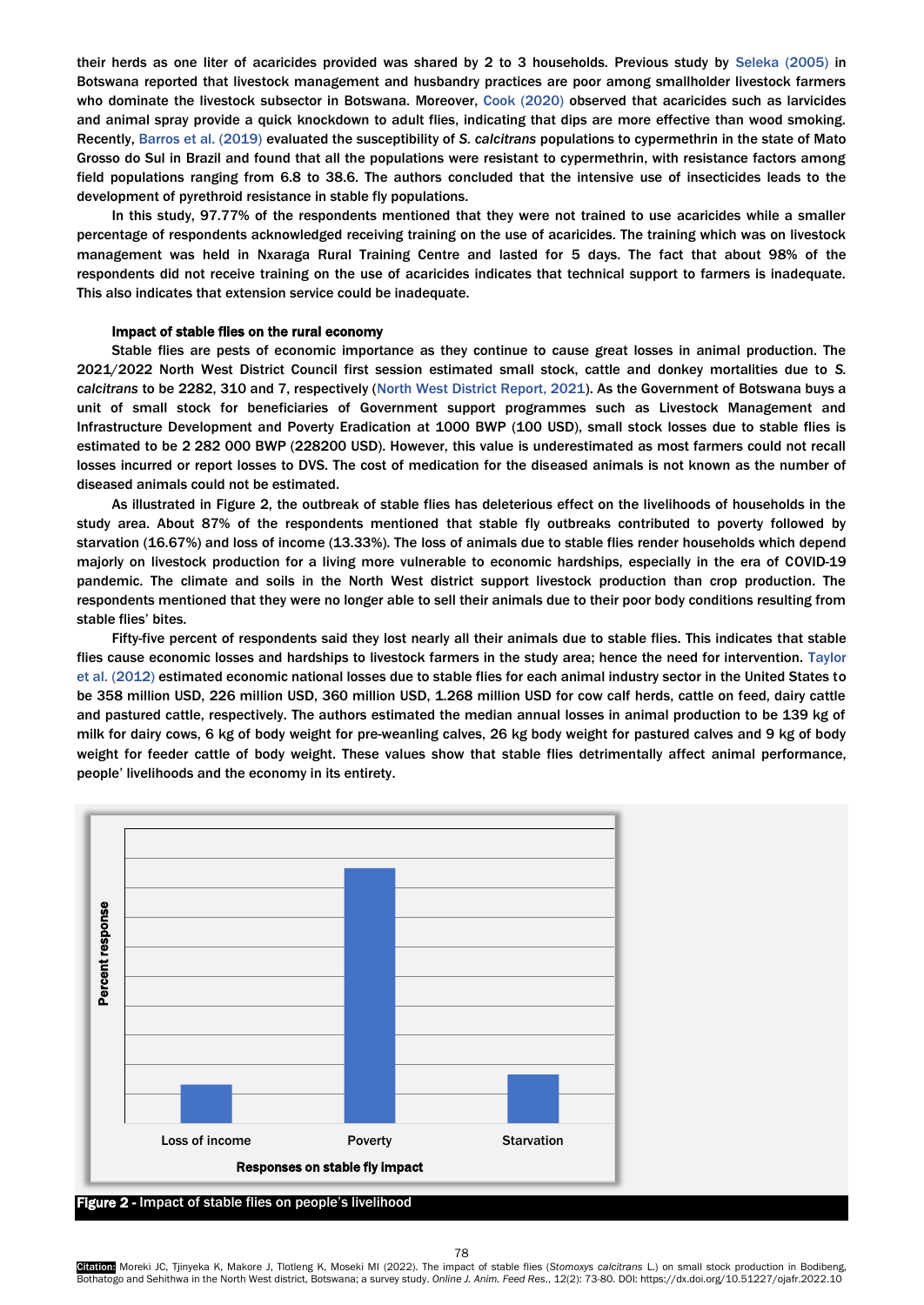# **CONCLUSION**

Stable flies cause economic losses in livestock production, thus affecting livelihoods of families in North West District and the rural economy in its entirety. Therefore, there is a need to come up with effective control measures against this pest. Although 53.33% of respondents said wood smoking was an effective control measure against stable flies, it is important that the respondents are encouraged to adopt other control measures such as integrated pest management to eliminate stable flies to avoid unnecessary losses.

# Recommendations

1. Further research on stable fly ecology and biology in the North West district is required in order to come up with more effective control measures against this pest of economic importance.

2. Monitoring of stable fly for early detection of possible outbreaks using sticky traps must be carried out.

# DECLARATIONS

## Corresponding author

John Cassius Moreki, PhD; Department of Animal Sciences, Faculty of Animal and Veterinary Sciences, Botswana University of Agriculture and Natural Sciences, Private Bag 0027, Sebele, Gaborone, Botswana. Email: jmoreki@buan.ac.bw

# Authors' contributions

J.C. Moreki: Conceptualised the study, guided collection of data and wrote the manuscript.

- K. Tjinyeka: Collected data and participated in the writing of the manuscript.
- K. Tlotleng: Edited and critiqued the manuscript.
- J. Makore: Assisted with statistical design and analysis and edited the manuscript.

M.I. Moseki: Edited the manuscript and provided some relevant literature.

# Availability of data

Data can be made available to the journal upon request.

## Conflict of interest

All the authors consented to the publication of this manuscript. The authors declare no conflict of interest.

# **REFERENCES**

- Barros ATM, Rodrigues VD, Cançado PHD and Domingues LN (2019). Resistance of the stable fly, *Stomoxys calcitrans* (Diptera: Muscidae), to cypermethrin in outbreak areas in Midwestern Brazil. Revista Brasileira de Parasitologia Veterinaria, 28 (4): 802-806. DOI[: https://doi.org/10.1590/S1984-29612019089](https://doi.org/10.1590/S1984-29612019089)
- Berry IL and Campbell JB (1985). Time and weather effects on daily patterns of stable Flies. Environmental Entomology, 14(3): 330-345. DOI:<https://doi.org/10.1093/ee/14.3.336>
- Buthali D (2014). Population and housing census highlights. Population and Housing Census 2011 Dissemination Seminar, 9-1 December 2013, Gaborone, Botswana[. Article Link](https://www.statsbots.org.bw/sites/default/files/publications/Population%20and%20Housing%20Census%202011%20%20Dissemination%20seminar%20report.pdf)
- Cook D (2020). A historical review of management options used against the stable fly (Diptera: Muscidae). Insects, 11(5): 313. DOI[: https://doi.org/10.3390/insects11050313](https://doi.org/10.3390/insects11050313)
- Cruz-Vázquez C, Mendoza, IV, Parra MR and García-Vázquez Z (2004). Influence of temperature, humidity and rainfall on field population trend of *Stomoxys calcitrans* (Diptera: Muscidae) in a semiarid climate in Mexico. Parasitologia Latinoamericana, 59(3-4): 99-103. DOI:<http://dx.doi.org/10.4067/S0717-77122004000300002>
- ElAshmawy WR, Abdelfattah EM, Williams DR, Gerry AC, Rossow HA, Lehenbauer TW and Aly SS (2021) Stable fly activity is associated with dairy management practices and seasonal weather conditions. PLoS One 16(7): e0253946. DOI: <https://doi.org/10.1371/journal.pone.0253946>
- Erasmus AS (2015). The impact of *Stomoxys calcitrans* populations on cattle in a feedlot near Heidelberg, Gauteng, South Africa. Magister Scientiae in Environmental Sciences Thesis. North-West University, South Africa. [https://repository.nwu.ac.za/bitstream/handle/10394/19209/Erasmus\\_AS\\_2015.pdf?sequence=1](https://repository.nwu.ac.za/bitstream/handle/10394/19209/Erasmus_AS_2015.pdf?sequence=1)
- Evert MM (2014). The temporal distribution and relative abundance of stable flies (*Stomoxys calcitrans*) in a feedlot near Heidelberg, Gauteng, South Africa. Potchefstroom: North West University, South Africa. [http://hdl.handle.net/10394/13323\](http://hdl.handle.net/10394/13323/)
- Foil LD and Hogsette JA (1994). Biology and control of tabanids, stable flies and horn flies. Scientific and Technical Review of the Office International des Epizooties (Paris), 13 (4): 1125-1158. DOI[: https://doi.org/10.20506/rst.13.4.821](https://doi.org/10.20506/rst.13.4.821)
- Gillies J, Litrico L, Tillard E and Duvallet G (2007). Genetic structure and gene flow along an altitudinal gradient among two Stomoxyine species (Diptera: Muscidae) on La Rennin Island. Journal of Medical Entomology*,* 44: 430-440. DOI: <https://doi.org/10.1093/jmedent/44.3.433>